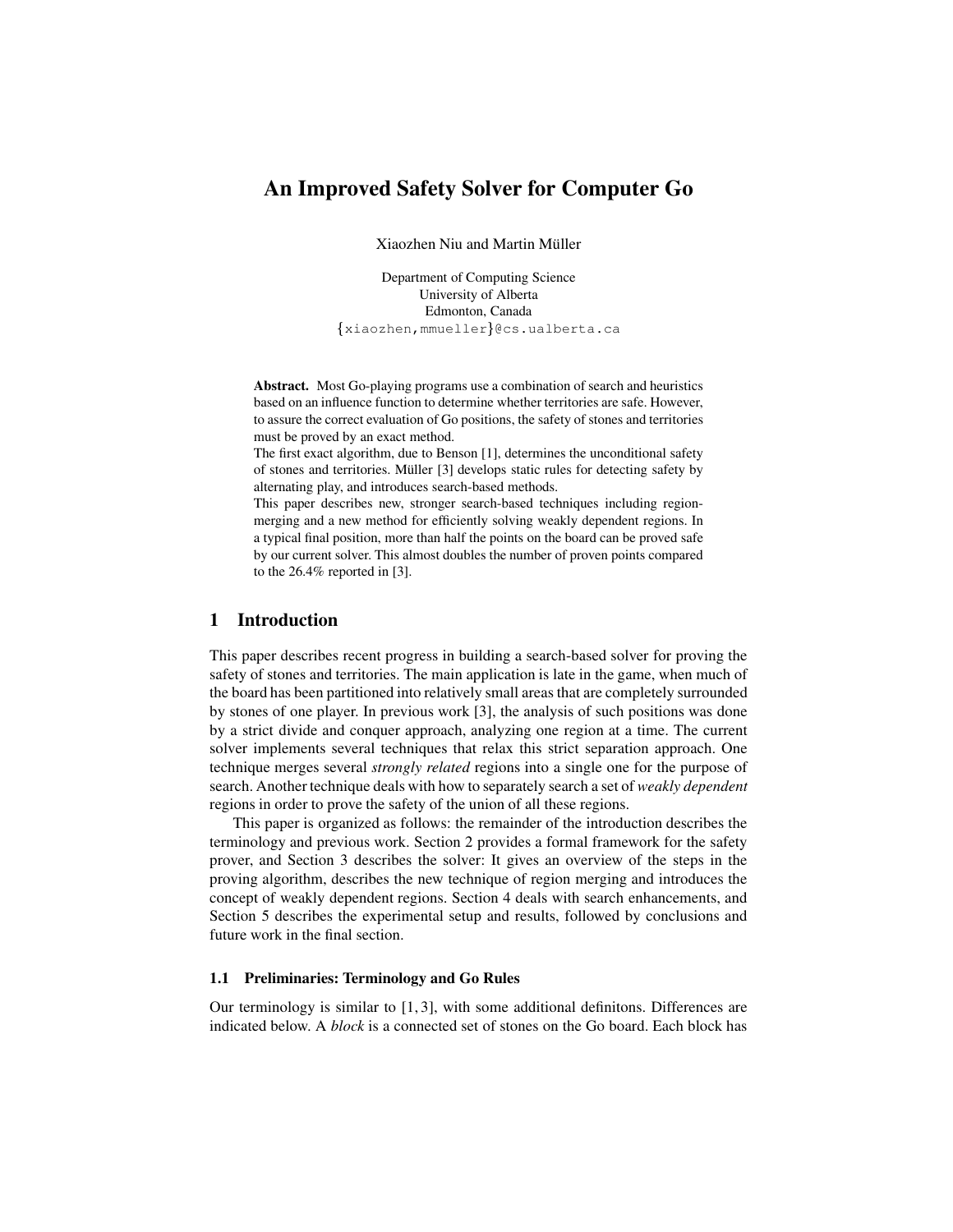a number of adjacent empty points called *liberties*. A block that loses its last liberty is *captured*, i.e. removed from the board. A block that has only one liberty is said to be *in atari*. Figure <sup>1</sup> shows two black blocks and one white block. The small black blockcontains two stones, and has five liberties (two marked A and three marked B).

Given a color c, let  $A_{\neg c}$  be the set of all points on the Go board which are *not* of color  $c$ . Then a *basic region* of color  $c$  (called a region in [1, 3]) is a maximal connected subset of  $A_{\neg c}$ . Each basic region is surrounded by blocks of color c. In this paper, we also use the concept of a *merged region*, which is the union of two or more basic regions of the same color. We will use the term region to refer to either a basic or a merged region. In Figure 1 A and B are basic regions and  $A \cup B$  is a merged region.

We call a block  $b$  *adjacent* to a region  $r$  if at least one point of  $b$  is adjacent to one point in  $r$ . A block  $b$  is called *interior block* of a region  $r$  if it is adjacent to  $r$ but no other region. Otherwise, if  $b$  is adjacent to  $r$  and at least one more region it is called a *boundary block* of  $r$ . We denote the set of all boundary blocks of a region  $r$  by  $Bd(r)$ . In Figure 1, the black block  $\bigotimes$  is a boundary block of the basic region A but an interior block of the merged region  $A \cup B$ . The *defender* is the player playing the color of boundary blocks of a region. The other player is called the *attacker*.



**Fig. 1.** Blocks, basic regions and merged regions.

Our results are mostly independent of the specific rule set used. As in previous work [1, 3], suicide is forbidden. Our algorithm is incomplete in the sense that it can only find stones that are safe by two sure liberties [3]. This excludes cases such as conditional safety that depends on winning a ko, and also less frequent cases of safety due to double ko or snapback. The solver does not yet handle coexistence in *seki*.

#### **1.2 Previous Work on Safety of Blocks and Territories**

Benson's algorithm for *unconditionally alive blocks* [1] identifies sets of blocks and basic regions that are safe, even if the attacker can play an unlimited number of moves in a row, and the defender never plays. Müller [3] defines static rules for detecting safety by *alternating play*, where the defender is allowed to reply to each attacker move. [3] also introduces local search methods for identifying regions that provide one or two *safe liberties* for an adjacent block. Experimental results for a preliminary implementation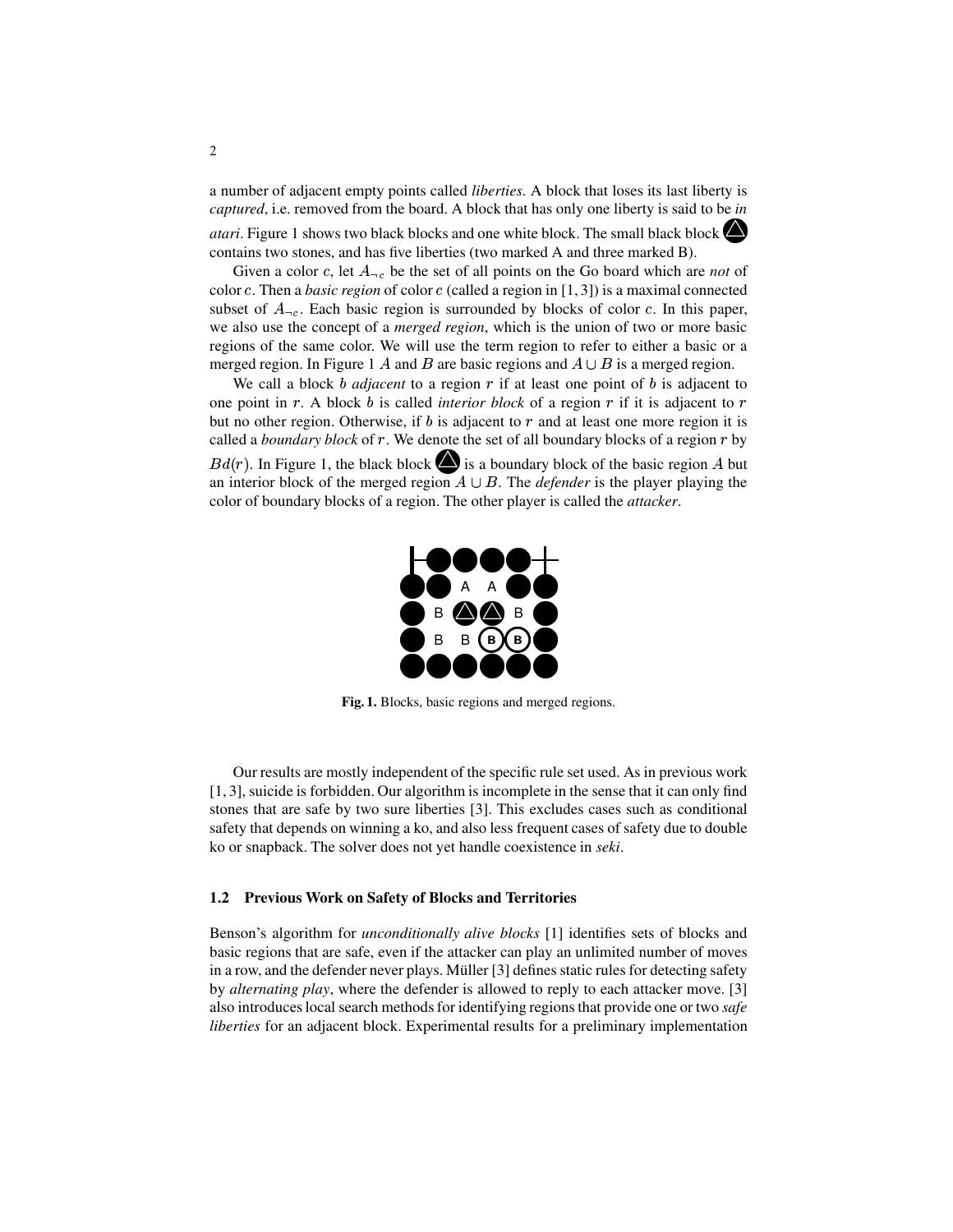in the program *Explorer* were presented for Benson's algorithm, static rules and a 6 ply search.

Van der Werf implemented an extended version of Müller's static rules to provide input for his program that learns to score Go positions [4]. Vilà and Cazenave developed static classification rules for many classes of regions up to a size of 7 points [5].

#### **1.3 Contributions**

The main contributions of this paper are:

- **–** A new method to merge regions and a search technique to prove that a merged region provides two sure liberties.
- **–** A new divide-and-conquer analysis of weakly dependent regions.
- **–** A greatly improved  $\alpha\beta$  search routine for finding 2-vital regions (defined in Section 2.1), with improvements in move ordering, evaluation function, and pruning by recognizing forced moves.
- **–** An improvement that takes external eyes of boundary blocks into account during the search.

# **2 Establishing the Safety of Blocks and Territories**

#### **2.1 Definitions**

The following definitions, adapted from [3], are the basis for our work. They are used to characterize blocks and territories that can be made safe under alternating play, by creating two sure liberties for blocks, and at the same time preventing the opponent from living inside the territories. During play, the liberty count of blocks may decrease to 1 (they can be in atari), but they are never captured and ultimately achieve two sure liberties.

Regions can be used to provide either one or two liberties for a boundary block. We call this number the *Liberty Target*  $LT(b, r)$  of a block b in a region r. A search is used to decide whether all blocks can reach their liberty target in a region, under the condition of alternating play, with the attacker moving first and winning all ko fights.

**Definition:** Let r be a region, and let  $Bd(r) = \{b_1, \ldots, b_n\}$  be the set of boundary blocks of r. Let  $k_i = LT(b_i, r)$ ,  $k_i \in \{1, 2\}$ , be the liberty target of  $b_i$  in r. A defender strategy S is said to *achieve all liberty targets* in  $r$  if each  $b_i$  has at least  $k_i$  liberties in  $r$  initially, as well as after each defender move.

Each attacker move in  $r$  can reduce the liberties of a boundary block by at most one. The definition implies that the defender can always regain  $k_i$  liberties for each  $b_i$  with his next move in  $r$ . The following definition of life under alternating play is analogous to Benson's:

**Definition:** A set of blocks *B* is *alive under alternating play* in a set of regions *R* if there exist liberty targets  $LT(b, r)$  and a strategy S that achieves all these liberty targets in each  $r \in R$  and

$$
\forall b \in B \quad \sum_{r \in R} LT(b, r) \ge 2
$$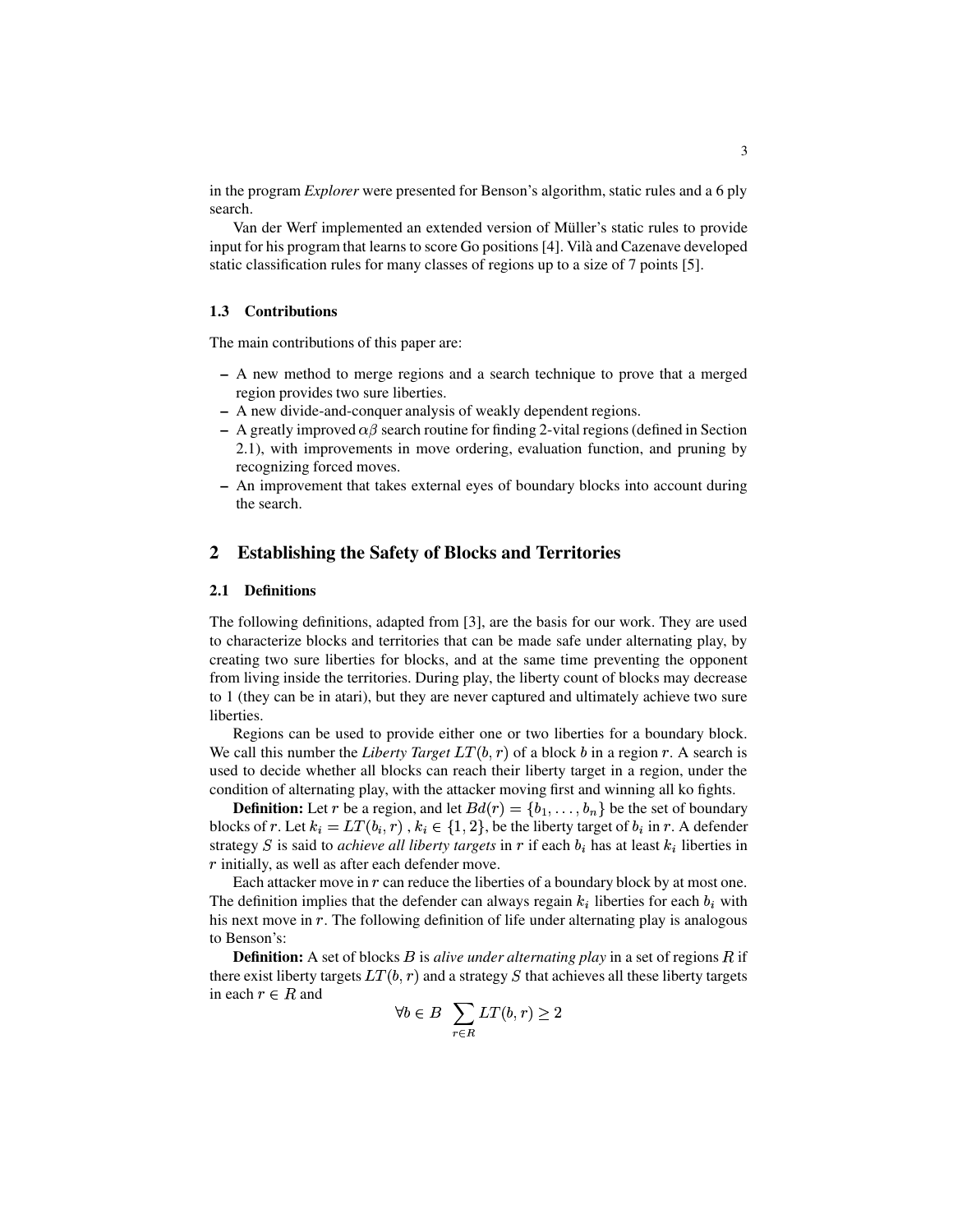Note that this construction ensures that blocks will never be captured. Initially each block has two or more liberties. Each attacker move in a region  $r$  reduces only liberties of blocks adjacent to  $r$ , and by at most 1 liberty. By the invariant, the defender has a move in  $r$  that restores the previous liberty count. Each block in  $B$  has at least one liberty overall after any attacker move and two liberties after the defender's local reply.

It is easy to adapt this definition to the case where blocks have sure external liberties outside of  $R$ . The sum of liberty targets for such blocks can be reduced to 1, if the block has one sure external liberty, or 0, if the block is already safe.

**Definition:** We call a region *r* one-vital for a block b if b can achieve a liberty target of one in r, and *two-vital* if b can achieve a target of two.

#### **2.2 Recognition of Safe Regions**

The attacker *cannot live inside* a region surrounded by safe blocks if there are no two nonadjacent potential attacker eye points, or if the attacker eye area forms a *nakade* shape. Our current solver uses a simple static test for this condition as described in [3].

#### **3 Methods for Processing Regions**

#### **3.1 The Structure of the Safety Solver**

Our safety solver includes the following sub-solvers:

- **Benson solver** Implements Benson's classic algorithm to analyze unconditional life.
- **Static solver** Uses static rules to recognize safe blocks and regions under alternating play, as described in [3]. No search is used.
- **1-Vital solver** Uses search to recognize regions that are 1-vital for one or more boundary blocks. As in [3] there is also a combined search for 1-vitality and connections in the same region, that is used to build chains of safely connected blocks.
- **Generalized 2-Vital solver** Uses searches to prove that each boundary block can reach a predefined liberty target. For *safe blocks*, the target is 0, since their safety has already been established using other regions. Blocks that have one external eye outside of this region are defined as *external eye blocks*. For these blocks the target is 1. For all other non-safe blocks the target is 2 liberties in this region. All the search enhancements described in the next section were developed for this solver. The 2-Vital solver in [3] could not handle external eye blocks, it would try to prove 2-vitality for all non-safe boundary blocks.
- **Expand-vital solver** Uses searches to prove the safety of partially surrounded areas, as in [3]. This sub-solver can also be used to prove that non-safe stones can connect to safe stones in a region.

The basic algorithm of the safety solver is as follows:

- 1. The static solver is called first. It is very fast and resolves the simple cases.
- 2. The 2-Vital solver is called for each region. As a simple heuristic to avoid computations that most likely will not succeed, searches are performed only for regions up to size 30.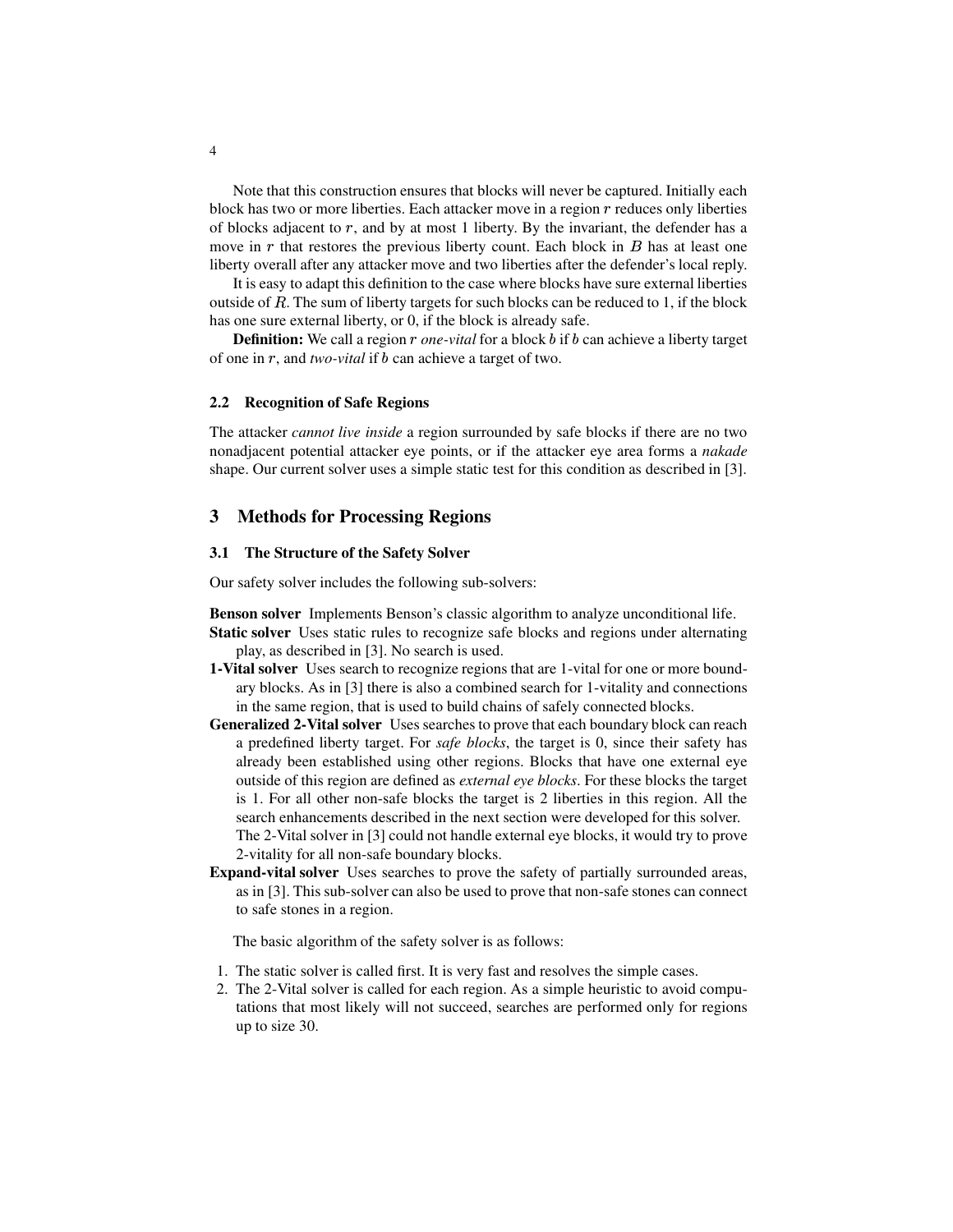- 3. The Expand-vital solver is called for regions that have some safe boundary blocks. The safety of those blocks has been established by using other regions. Our previous solver in [3] only used the steps so far.
- 4. (New) Region merging. After the previous steps, all the easy-to-prove safe basic regions have been found. In this step the remaining unproven related regions are merged. For each small-enough merged region (up to size 14 in the current implementation) the generalized 2-Vital solver is called. The mechanism is described in detail in Section 3.2.
- 5. (New) Weakly dependent regions. A new algorithm deals with weakly dependent regions. In this step both the 1-Vital solver and the 2-Vital solver are used. A detailed description is given in Section 3.3.
- 6. (New) As in step 3, the Expand-vital solver is called for those regions for which one or more new safe boundary blocks have been found.

#### **3.2 Region Merging**

One of the major drawbacks of our previous solver is that it processes basic regions one by one and ignores the possible relationship between them. Figure 2 shows an example of two related regions. The previoussolver treats regions A and B separately, and neither region can be solved. However the merged region  $A \cup B$  can be solved easily.



**Fig. 2.** Two related regions.

The first algorithm step scans all regions and merges all related regions. Two regions are defined as *related* if they have a common boundary block. After the merging step, the 2-Vital solver is used to recognize safe merged regions.

This method can solve simple cases such as the one in Figure 2. However, since merging all related regions usually creates a very large merged region, the search space often becomes too large.

To improve the locality of search, we distinguish between *strongly dependent* regions, which share more than one common boundary block, and *weakly dependent* regions with exactly one common boundary block.

Our current solver uses a two-step merging process. In the first step, strongly dependent basic regions are merged. In the second step groups of *weakly dependent regions* are formed. A group can contain both basic regions and merged regions computed in the first step. Figure 3 shows an example.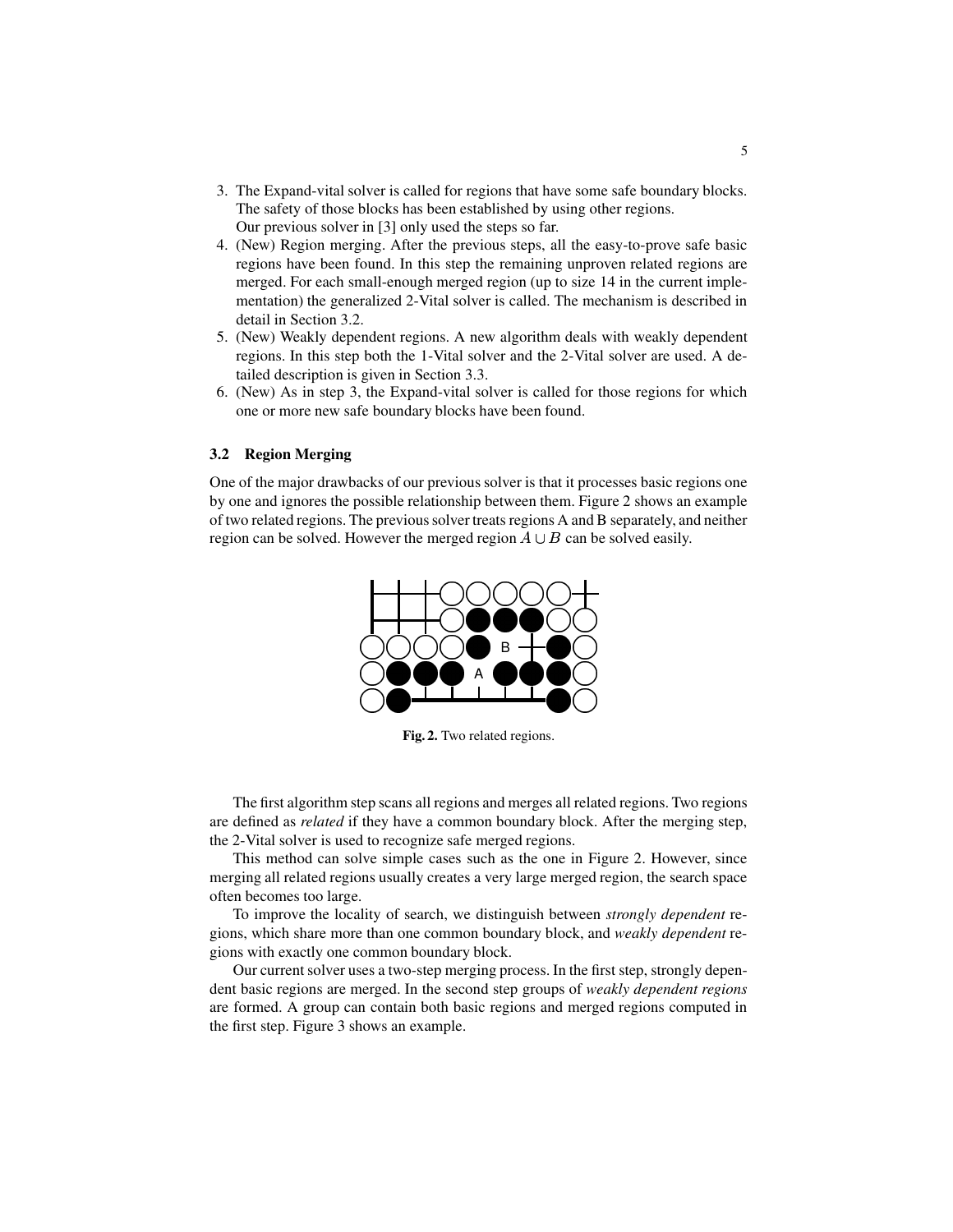

**Fig. 3.** Strongly and weakly dependent regions.

In this figure, there are total of 6 related black regions A, B, C, D, E, and F. Since the huge outside region contains surrounding white stones that are already safe, we do not need to consider the huge outside region.

A simple merge yields a combined new region with size 32, which is too large to be fully searched. Two-step merging creates the following result: The first step identifies connected components of strongly dependent regions and merges them.  $A, B$  and  $C$ are strongly dependent and are merged into a new region  $R_1 = A \cup B \cup C$ . Next D and E are merged into  $R_2 = D \cup E$ . Region F is not strongly dependent on any other region and is not merged. The second step identifies weak dependencies between  $R_1$ ,  $R_2$  and F and builds the group.  $R_1$  and  $R_2$  are weakly dependent through block , and  $R_2$  and F are weakly dependent through block  $\blacksquare$ . The result is a group of weakly dependent regions  $\{R_1, R_2, F\}$  with region sizes of 15, 14 and 3 respectively. The regions within a group are not merged but searched separately, as explained in the next section.

The common boundary block between two weakly dependent regions has both *internal* and *external* liberties relative to each region. For example, for block  $\bigcirc$  and  $R_2 = D \cup E$ , the liberty Y is internal and the liberty X is external.

#### **3.3 Weakly Dependent Regions**

We distinguish between two types of weak dependencies. In type 1, the common boundary block has more than one liberty in each region. For example, in Figure 4 the shared boundary block of regions A and B has more than 1 liberty in each region. In type 1 dependencies, our search in one region does not consider the external liberties of the common block.

In type 2 weak dependencies, the common boundary block has only one liberty in at least one of the regions. In Figure 3 black block  $\bigotimes$  has only 1 liberty in both regions  $R_1$  and  $R_2$ . We need to consider the external liberties for the common block because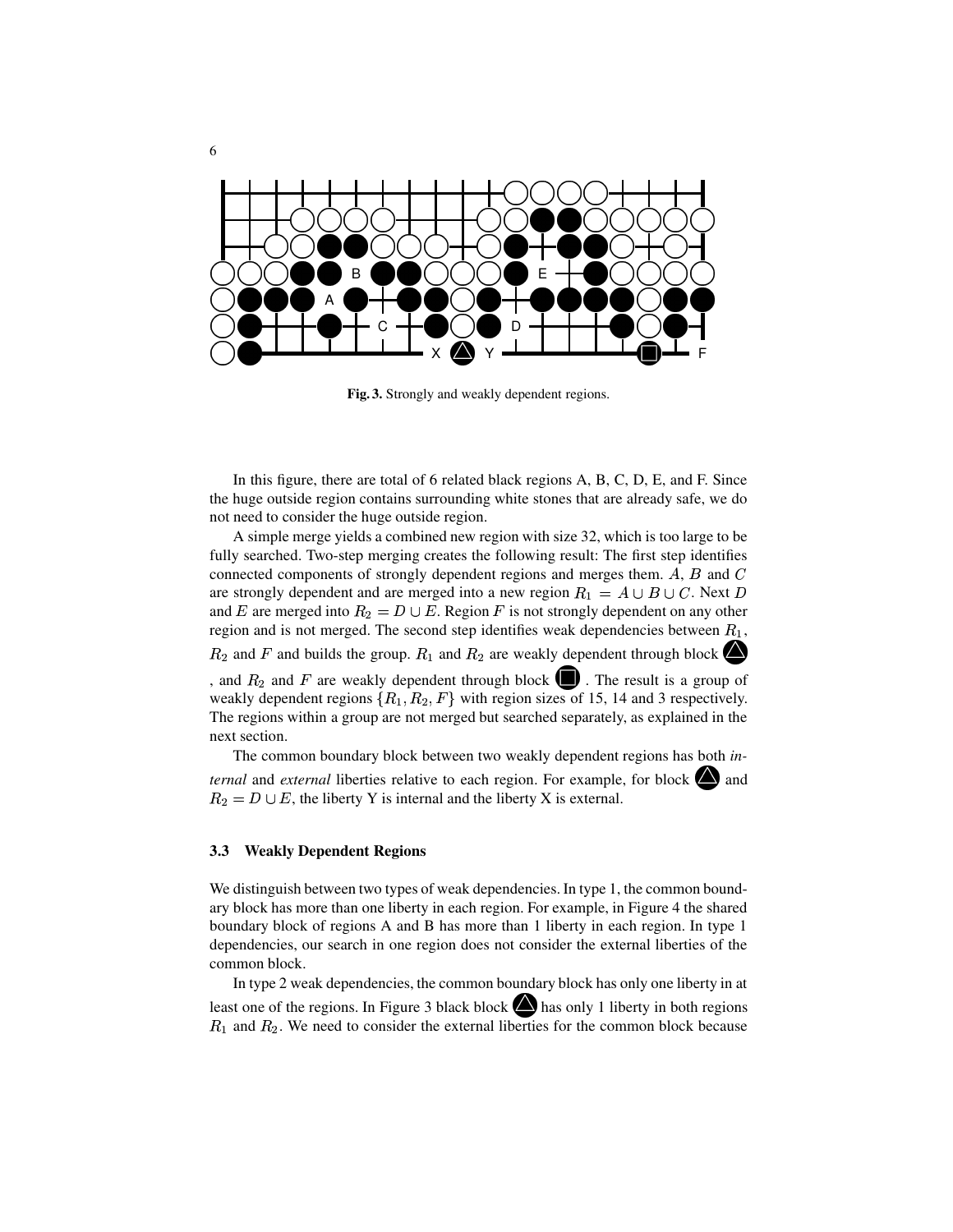

**Fig. 4.** First type of weakly dependent regions.

moves in one region might affect the result of the other. However, we do not want to merge these two regions because of the resulting increase in problem size.

The pseudo code in Figure 5 describes the method for processing groups of weakly dependent regions.

```
for each weakly dependent group Gif ( total size of all regions in G < 14) // 14 is a constant determined empirically
r_G = merge all regions in G;
call 2-vital solver for r_Gelse
for each region r \in Gfor each shared boundary block b between r and another region r_2 \in Gdo a 1-vital search for b in r_2;
   if (all 1-vital searches succeed)
       reduce liberty target for all tested boundary blocks to 1
       call 2-vital solver for relse
       reduce liberty target for all successfully tested boundary blocks to 1
       take unproved (1-vital search not successful) blocks as special blocks;
       generate external moves for special blocks (for both attacker/defender);
       call 2-vital solver for r.
```
**Fig. 5.** Search for weakly dependent groups.

#### **3.4 Other Improvements to the Solver**

The following further enhancements were made to the solver since the version described in [3].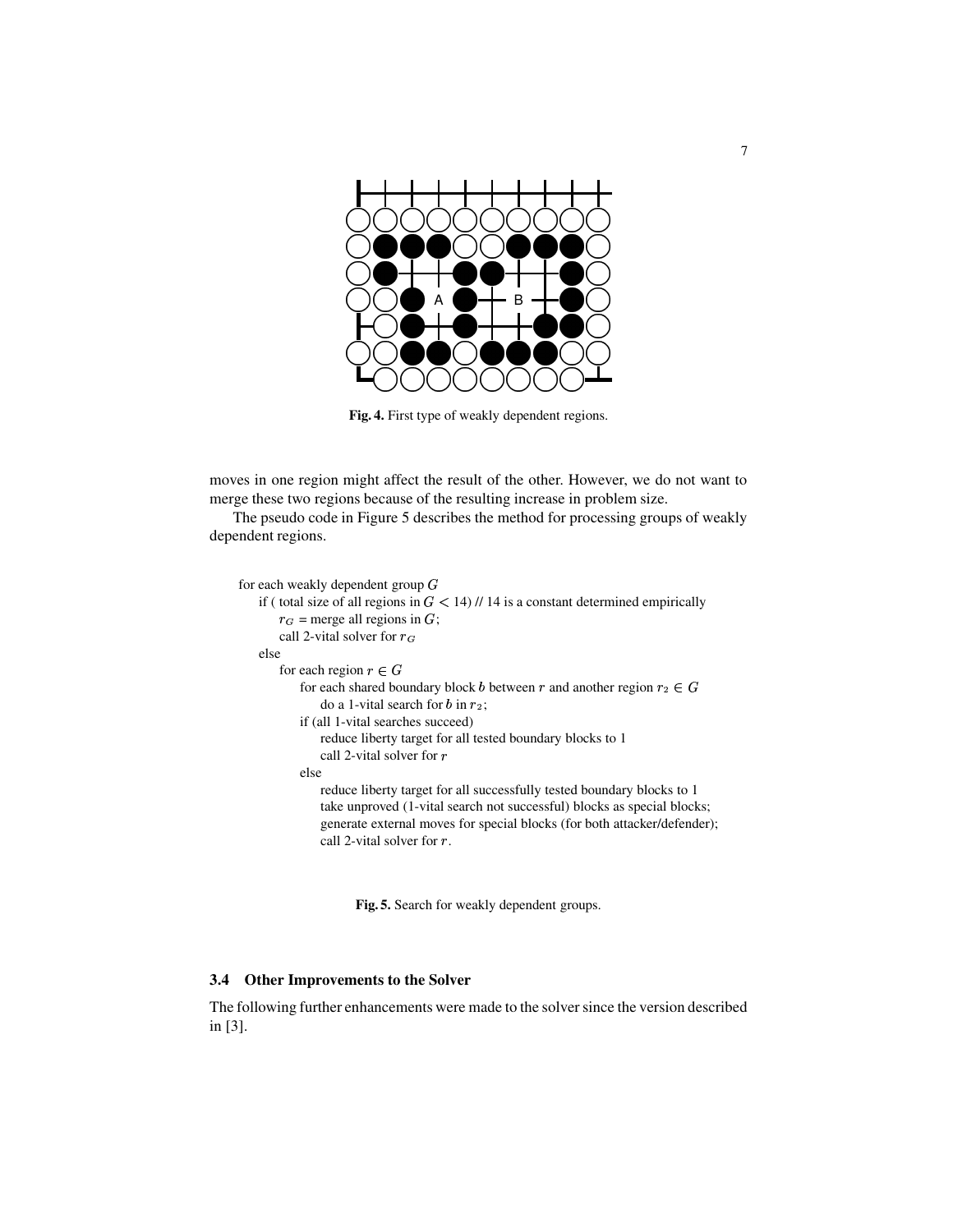- **Improved static solver** The implementation of the static solver is more complete than in 1997, and its performance is about 3–4 % better on the same test set. See Section 5.1 for detailed results.
- **External eyes of blocks** If a boundary block of a region  $r$  has one sure liberty elsewhere, this information is stored and used in the search for  $r$  by lowering the liberty target for that block.
- **Time limit instead of depth limit** The previous experiments used a fixed-depth 6 ply search. The current solver uses a time limit instead, which allows it to search much deeper.

#### **4 Search Enhancements**

#### **4.1 Move Generation and Move Ordering**

In this work, we focus on proving that a region and its boundary blocks are safe. Therefore we have concentrated our efforts on generating and ordering the defender's moves. For the attacker, all legal moves in the region plus a pass move will be generated. When processing weakly dependent regions as described in Section 3.3, extra moves outside of the region might be generated for either attacker or defender. The attacker is allowed to immediately recapture a ko. Therefore, the attacker will always win a ko-fight inside a region.

There is currently no move ordering for the attacker. For the defender, the following safe forward pruning technique is used: When a boundary block of a region is in atari, only moves that can possibly avert the capturing threat, such as extending the block's liberties or capturing the attacker's adjacent stones are generated. If no forced moves are found, all legal moves for the defender are generated.

For ordering the defender's moves, both a high priority move motivation detector and a normal scoring system are used. The motivation detector analyzes the purpose of the attacker's previous move, and classifies the situation as one of three priorities:

- 1. The attacker's move is close to one of the empty cutting points.
- 2. The attacker's move extends one or more cutting blocks.
- 3. Other attacker moves.

For priority 1 and 2 positions, a set of high priority moves according to the attacker's motivation is generated first. For priority 1, most likely the attacker is trying to cut, so the cutting points close to this move, as well as the cutting points' 8 neighbor points, have high priority. For priority 2, most likely the attacker is trying to expand its own cutting block. Capturing this block is an urgent goal for the defender. Therefore, all liberties of this block are given high priority. The number of adjacent empty points is used to order liberties.

All moves in priority 3 positions and all remaining moves in priority 1 and 2 positions are sorted according to a score that is computed as a weighted sum

*Move*  $score = f_1 * LIB + f_2 * NDB + f_3 * NAB + f_4 * CB + f_5 * AP$ .

The formula uses the following features: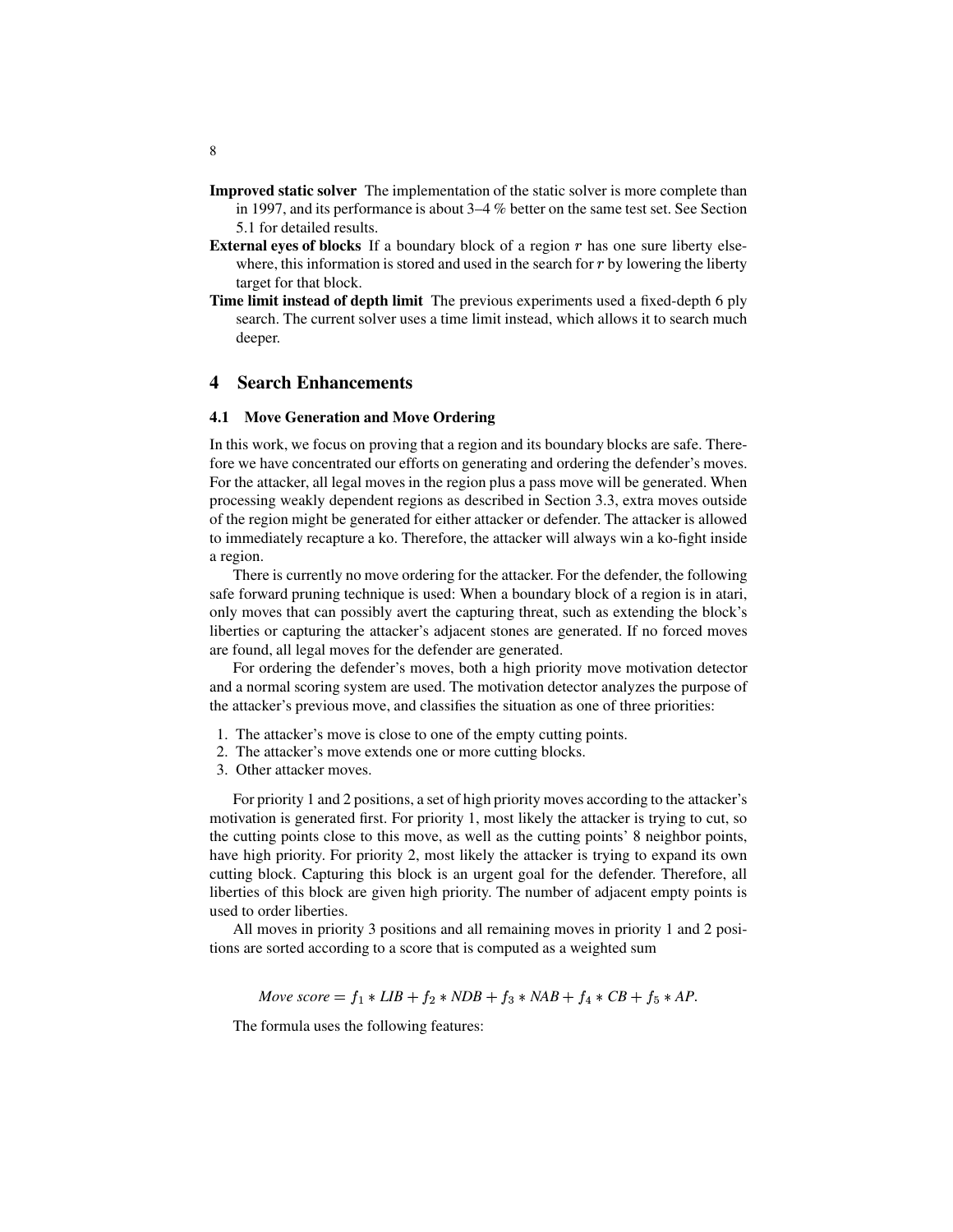- 1. Liberties of this defender's block (LIB).
- 2. Number of neighboring attacker's blocks (NAB)
- 3. Number of neighboring defender's blocks (NDB)
- 4. Capture bonus (CB): 1 if an opponent block is captured, 0 otherwise
- 5. Self-atari penalty (AP): -1 if move is self-atari, 0 otherwise

The following set of weights worked well in our experiments:  $f_1 = 10, f_2 =$  $30, f_3 = 20, f_4 = 50, f_5 = 100.$ 

# **4.2 Evaluation Functions**

**Heuristic Evaluation Function** The evaluation function in [3] used only three values: *proven-safe*, *proven-unsafe* and *unknown*. Since most of the nodes during the search evaluate to *unknown*, we can improve the search by using a heuristic evaluation to differentiate nodes in this category. The heuristics are based on two observations:

- 1. An area that is divided into more subregions is usually easier to evaluate as *provensafe* for our static evaluation function.
- 2. If the attacker has *active blocks* with more than 1 liberty, it usually means that the attack still has more chances to succeed.

Let NSR be the number of subregions and NAB be the number of the attacker's active blocks. Then the heuristic evaluation of a position is calculated by the following formula:

$$
eval = f_1 * NSR + f_2 * NAB, \quad f_1 = 100, f_2 * = -50
$$

**Exact Evaluation Function** The exact evaluation function recognizes positions that are *proven-safe* or *proven-unsafe*. A powerful function is crucial to achieve good performance. However, there is a tradeoff between evaluation speed and power. In our evaluation function there are two types of exact static evaluations, *HasSureLiberties()* and *StaticSafe()*. *HasSureLiberties()* is a quick static test to check whether all boundary blocks of a region have two sure liberties and the opponent cannot live inside the region. *StaticSafe()*, is a simplified static safety solver which takes the subregions created by the search into account. Because it has to compute regions, *StaticSafe()* is much slower than *HasSureLiberties()*. The relative speed of the two methods varies widely, but 5–10 times slower is typical. We use the following compromise rule: If the previous move changes the size of a region by more than 2 points, then *StaticSafe()* is used. Otherwise, the quicker *HasSureLiberties()* is used. In contrast, [3] used only a weaker form of *HasSureLiberties()*.

## **5 Experimental Setup and Results**

The safety solver described here has been developed as part of the Go program *Explorer* [2]. To compare the performance of our current solver with the previous solver [3], our test set 1 is the same, the problem set *IGS 31 counted* from the Computer Go Test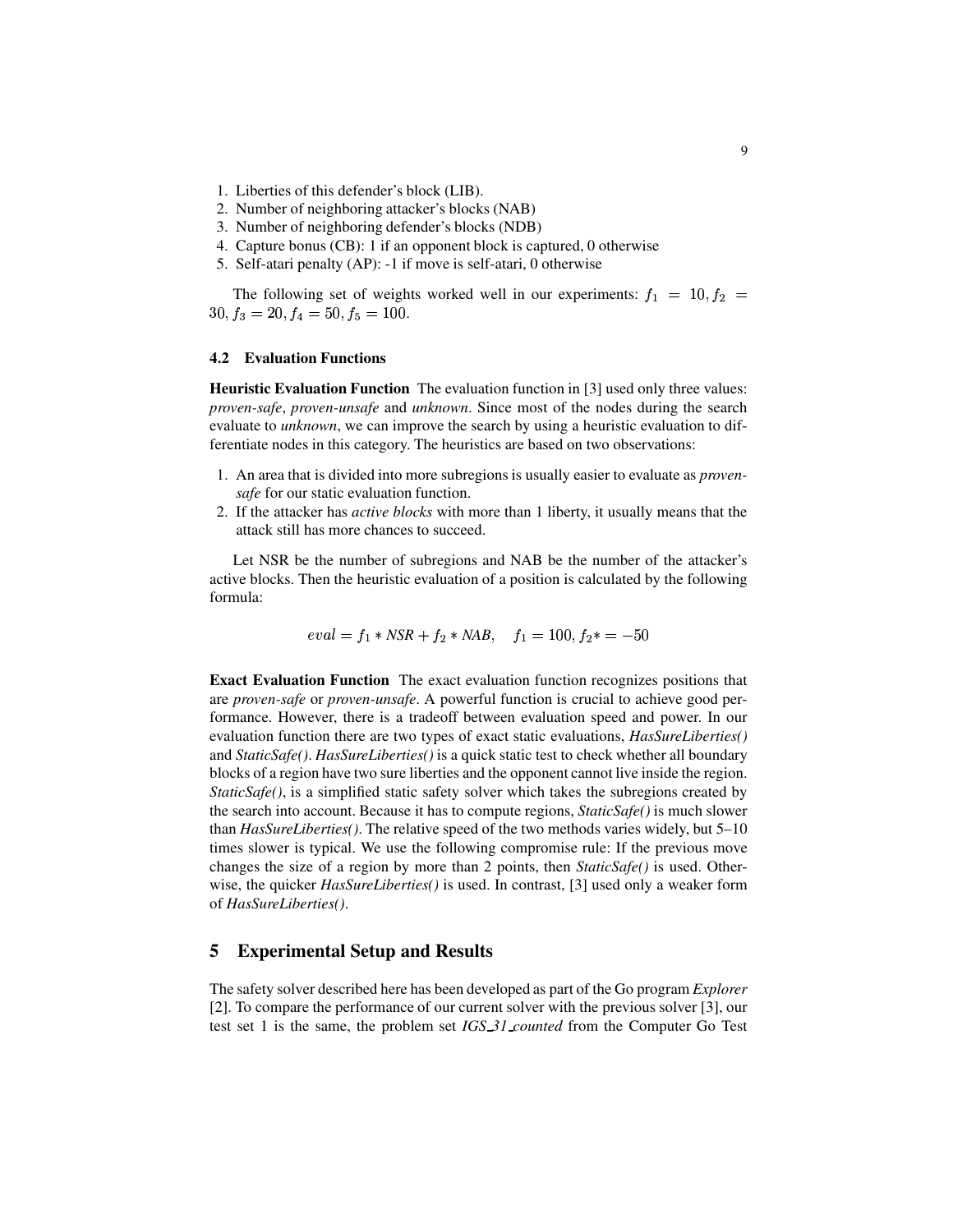Collection [2]. The set contains 31 problems. Each of them is the final position of a 19  $\times$  19 game played by human amateur players.

Since test set 1 was used to develop and debug the solver, we created an independent test set 2. It contains 27 final positions of games by the Chinese professional 9 dan player ZuDe Chen. Both sets are available at http://www.cs.ualberta.ca/ ˜mmueller/cgo/general.html.

All experiments were performed on a Pentium 4 with 1.6 Ghz and a 64MB transposition table. The following abbreviations for the solvers and enhancements are used in the tables:

**Benson** Benson's algorithm, as in [3].

**Static-1997** Static solver from [3].

**Search-1997** Search-based solver, 6 ply depth limit, from [3].

**Static-2004** Current version of static solver.

**M1** A basic 2-liberties search, similar to the one in [3].

**M2** M1 + consider external eyes of blocks as in Section 3.4.

**M3** M2 + region merging method as in Section 3.2.

**M4** M3 + move ordering and pruning as in Section 4.1.

**M5** M4 + improved heuristic and exact evaluation functions as in Section 4.2.

**M6** Full solver, M5 + weakly dependent regions as in Section 3.3.

#### **5.1 Experiment 1: Overall Comparison of Solvers**

Table 1 shows the results for all methods listed above for test set 1. The set contains 31 full-board positions with a total of  $31 \times (19 \times 19) = 11,191$  points, 1,123 blocks and 802 regions. For methods M1–M6, a long time limit of 200 seconds per region was used. For results with shorter time limits, see Experiment 2.

| Version        | Safe points     |                           | Safe blocks Safe regions |
|----------------|-----------------|---------------------------|--------------------------|
| Benson         | $1,886(16.9\%)$ |                           | 103 (9.2%) 204 (25.4%)   |
| Static-1997    | 2,481 (22.2%)   | 168 (15.0%)               | N/A                      |
| Search-1997    | 2,954 (26.4%)   | 198 (17.6%)               | N/A                      |
| Static-2004    | 2,898 (25.9%)   |                           | 212 (18.9%) 321 (40.0%)  |
| M1             | 4,017 (35.9%)   |                           | 326 (29.0%) 404 (50.4%)  |
| M <sub>2</sub> | 4,073 (36.4%)   |                           | 330 (29.4%) 406 (50.6%)  |
| M <sub>3</sub> | 5,029 (44.9%)   |                           | 444 (39.5%) 495 (61.7%)  |
| M <sub>4</sub> | 5,070 (45.3%)   |                           | 451 (40.2%) 498 (62.1%)  |
| M <sub>5</sub> | 5,396 (48.2%)   |                           | 484 (43.1%) 519 (64.7%)  |
| $M6$ (Full)    | 5,740 (51.3%)   |                           | 523 (46.6%) 548 (68.3%)  |
| Perfect        | 11,191 (100%)   | $1,123$ (100%) 802 (100%) |                          |

**Table 1.** Search improvements in test set 1.

Table 2 shows the results for all methods listed above for test set 2. This test set contains a total of  $27 \times (19 \times 19) = 9,747$  points, 1,052 blocks and 742 regions.

10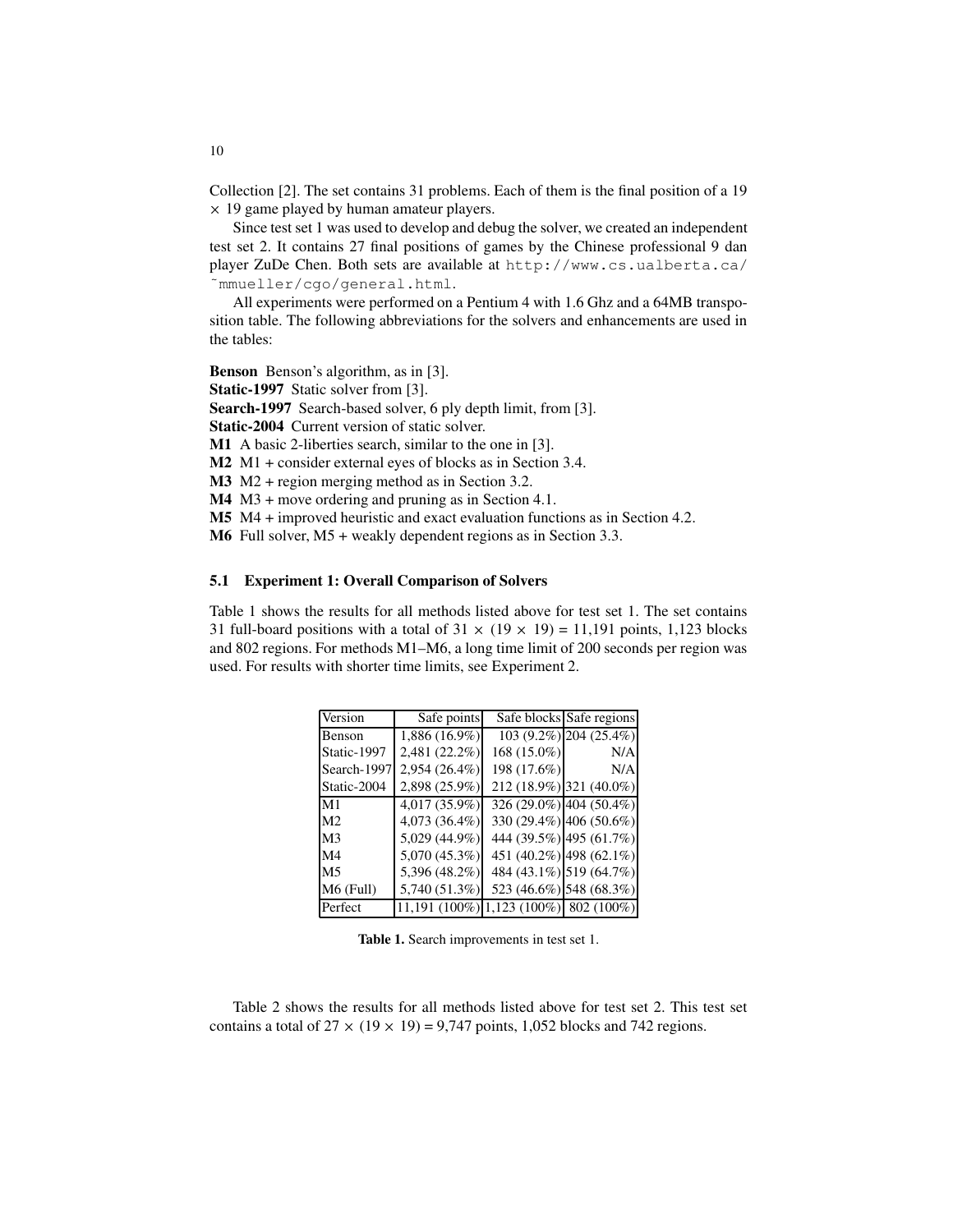| Version        | Safe points               |                                      | Safe blocks Safe regions  |
|----------------|---------------------------|--------------------------------------|---------------------------|
| Benson         | $1,329(13.6\%)$           |                                      | $106(10.1\%)$ 160 (21.6%) |
|                | Static-2004 2,287 (23.5%) |                                      | 188 (17.9%) 251 (33.8%)   |
| M1             | 3,244 (33.3%)             |                                      | 273 (25.9%) 320 (43.1%)   |
| M <sub>2</sub> | 3,305 (33.9%)             |                                      | 278 (26.0%) 325 (43.8%)   |
| M <sub>3</sub> | 4,079 (41.9%)             |                                      | 380 (36.1%) 409 (55.1%)   |
| M <sub>4</sub> | 4,220 (43.3%)             |                                      | 394 (37.5%) 420 (56.7%)   |
| M5             | 4,594 (47.1%)             |                                      | 440 (42.0%) 455 (61.4%)   |
| M6 (Full)      | 4,822 (49.5%)             |                                      | 483 (45.9%) 481 (64.9%)   |
| Perfect        |                           | 9,747 (100%) 1,052 (100%) 742 (100%) |                           |

**Table 2.** Search improvements in test set 2.

In results of test set 1, the current static solver performs similarly to the best 1997 solver. Adding search and adding region merging yield the biggest single improvements in performance, about 10% each. The heuristic evaluation function and weakly dependent regions add about 3% each. Other methods provide smaller gains with these long time limits, but they are essential for more realistic shorter times, as in the next experiment.

Results for test set 2 are a little bit worse than for test set 1, but that is true even for the baseline Benson algorithm. Our conclusion is that test set 2 is just a little bit harder. There does not seem to be a bias of tuning our solver especially for the problems in test set 1.

#### **5.2 Experiment 2: Detailed Comparison of Solvers**

This experiment compares the six search-based methods M1–M6 in more detail on test set 1. The static solver can prove 321 out of 802 regions safe. Our best solver M6 can prove 548 regions with a time limit of 200s per region. The remaining 254 regions have not been solved by any method.

A total of  $(548-321) = 227$  regions can be proven safe by search. To further analyze the search improvements, we divide these regions into four groups of increasing difficulty, as estimated by the CPU time used.

Group 1, very easy (regions 322–346): This group contains 25 regions. Most regions in this group have small size, less than 10. All methods M1–M6 solve all 25 regions quickly within a time limit of 0.1s (0.2s for M1).

Group 2, easy (regions 347–408): This group contains 62 regions. Figure 6 shows two examples. Table 3 shows the number of regions solved by each method with different time limits. The number in braces is the difference between two methods. The performance of M1 and M2 is not convincing. By using region merging, M3 solves all 62 regions within 0.5s. The more optimized methods M4–M6 solve all within 0.1s. Region merging dramatically improves the performance of solving these easy regions.

Group 3, moderate (regions 409–495): This group contains 87 regions. Figure 7 shows two examples. Table 4 contains the test results. In this group, the search enhancements dramatically improve the solver. M1 and M2 solve few problems. M3 can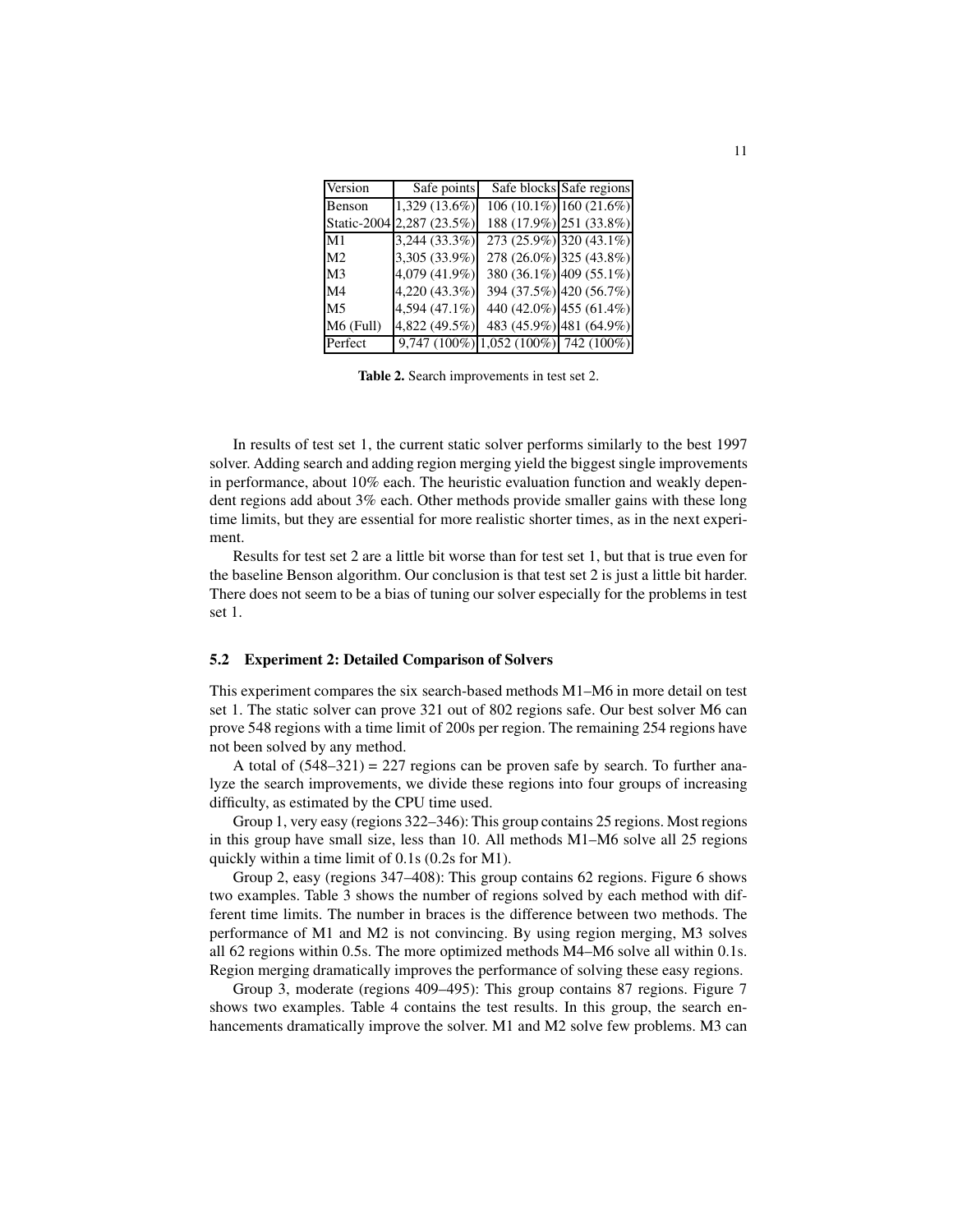

Left: A merged white region (Size: 10). Right: A basic white region (Size: 11)

**Fig. 6.** Two examples of easy problems in group 2.

| Version    | M1                                 | M <sub>2</sub> | M3 |    |              | M4 M5 M6 |
|------------|------------------------------------|----------------|----|----|--------------|----------|
| $T=0.1s$ 0 |                                    | 23             | 38 |    | 62   62   62 |          |
|            | $T=0.5s$ 29 (+29) 31 (+8) 62 (+24) |                |    |    |              |          |
|            | $T=1.0s$ 39 (+10) 40 (+9)          |                |    |    |              |          |
|            | $ T=5.0s 43$ (+4) 42 (+2)          |                |    |    |              |          |
|            | $ T=10s$ 43 (+0) 44 (+2)           |                |    |    |              |          |
|            | $ T=50s$ 43 (+0) 49 (+5)           |                |    |    |              |          |
|            | $T=200s$ 43 (+0) 49 (+0)           |                |    |    |              |          |
| Solved 43  |                                    | 49             | 62 | 62 | 62           | 62       |

**Table 3.** Search results for Group 2, easy (62 regions).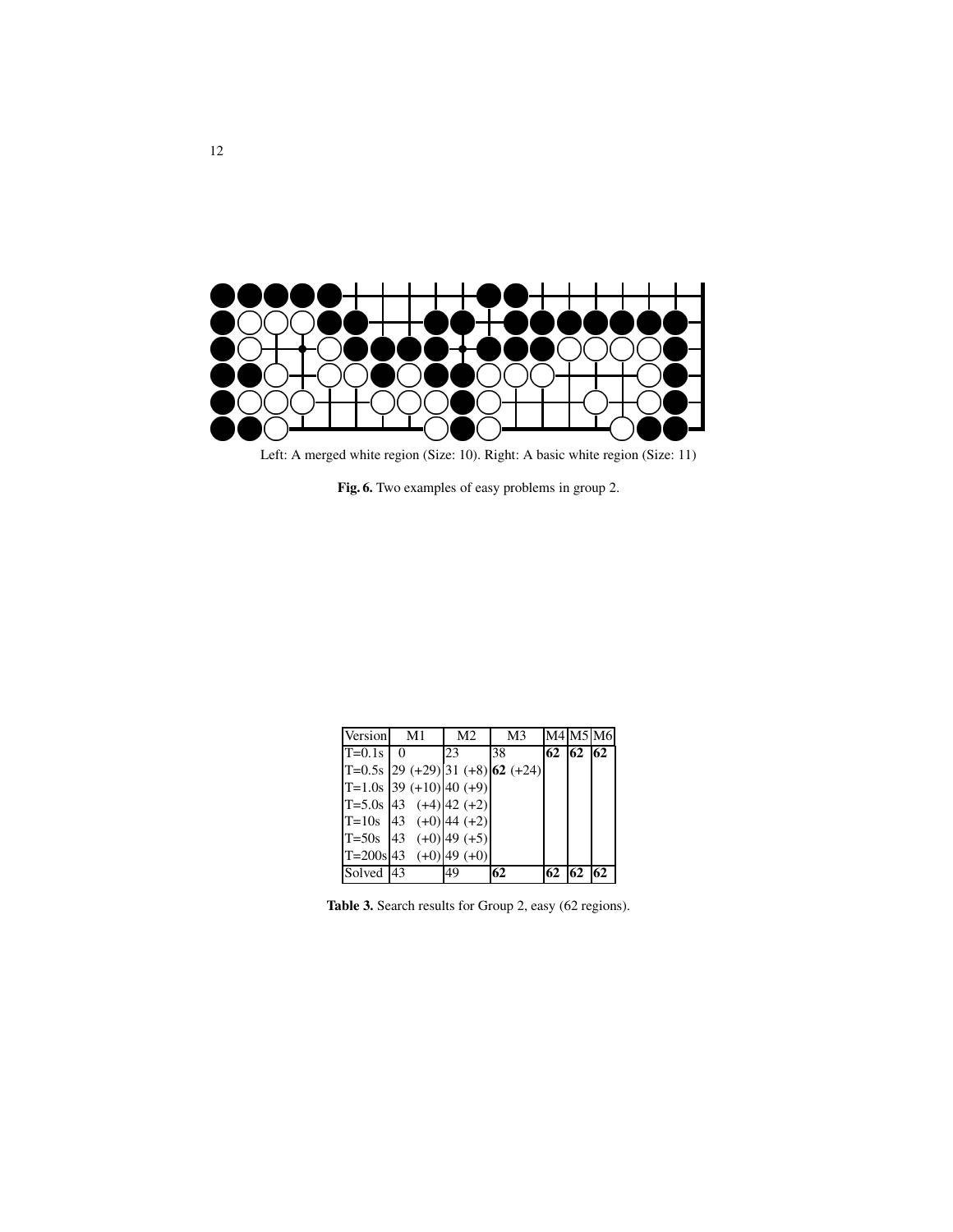solve 79 regions, but more than half of them need more than 10 seconds. The evaluation function dramatically speeds up the solver. M5 solves all regions within 10 seconds. M6, using weakly dependent regions, solves 23 regions within 0.1s, as opposed to 0 for M5. All 87 regions are solved within 5s. In this category M6 outperforms all other methods.



Left: A merged white region (Size: 16). Right: A basic white region (Size: 19)

**Fig. 7.** Two examples of moderate problems in group 3.

| Version   | M1       | M <sub>2</sub> | M <sub>3</sub> | M4                                      | M5                                                 | M6 |
|-----------|----------|----------------|----------------|-----------------------------------------|----------------------------------------------------|----|
| $T=0.1s$  | $\Omega$ | $\Omega$       |                | 0                                       |                                                    | 23 |
| $T=0.5s$  | $\theta$ | 0              |                |                                         | $14 (+14) 14 (+14) 10 (+10) 37 (+14)$              |    |
| $T=1.0s$  | $\theta$ |                |                |                                         | $6 (+6)$ 33 (+19) 33 (+19) 38 (+28) 59 (+22)       |    |
| $T=5.0s$  | $\theta$ |                |                |                                         | $6 (+0)$ 38 $(+5)$ 38 $(+5)$ 68 $(+30)$ 87 $(+28)$ |    |
| $T=10s$   | $\theta$ |                |                |                                         | $8 (+2)  38 (+0)  40 (+2)  87 (+19)$               |    |
| $T = 50s$ | $\Omega$ |                |                | $10 (+2) 73 (+35) 79 (+39)$             |                                                    |    |
|           |          |                |                | $ T=200s 13(+13) 17(+7) 79(+6) 82(+3) $ |                                                    |    |
| Solved 13 |          | 17             | 79             | 82                                      | 87                                                 | 87 |

**Table 4.** Search results for Group 3, moderate (87 regions).

Group 4, hard (regions 496–548): This group contains the 53 regions that are solved in 5s–200s by M6. Figure 8 shows three examples. Table 5 contains the test results. This group includes 20 weakly dependent regions that cannot be solved by M1–M5. Many of these problems take more than a minute even with M6. They represent the limits of our current solver.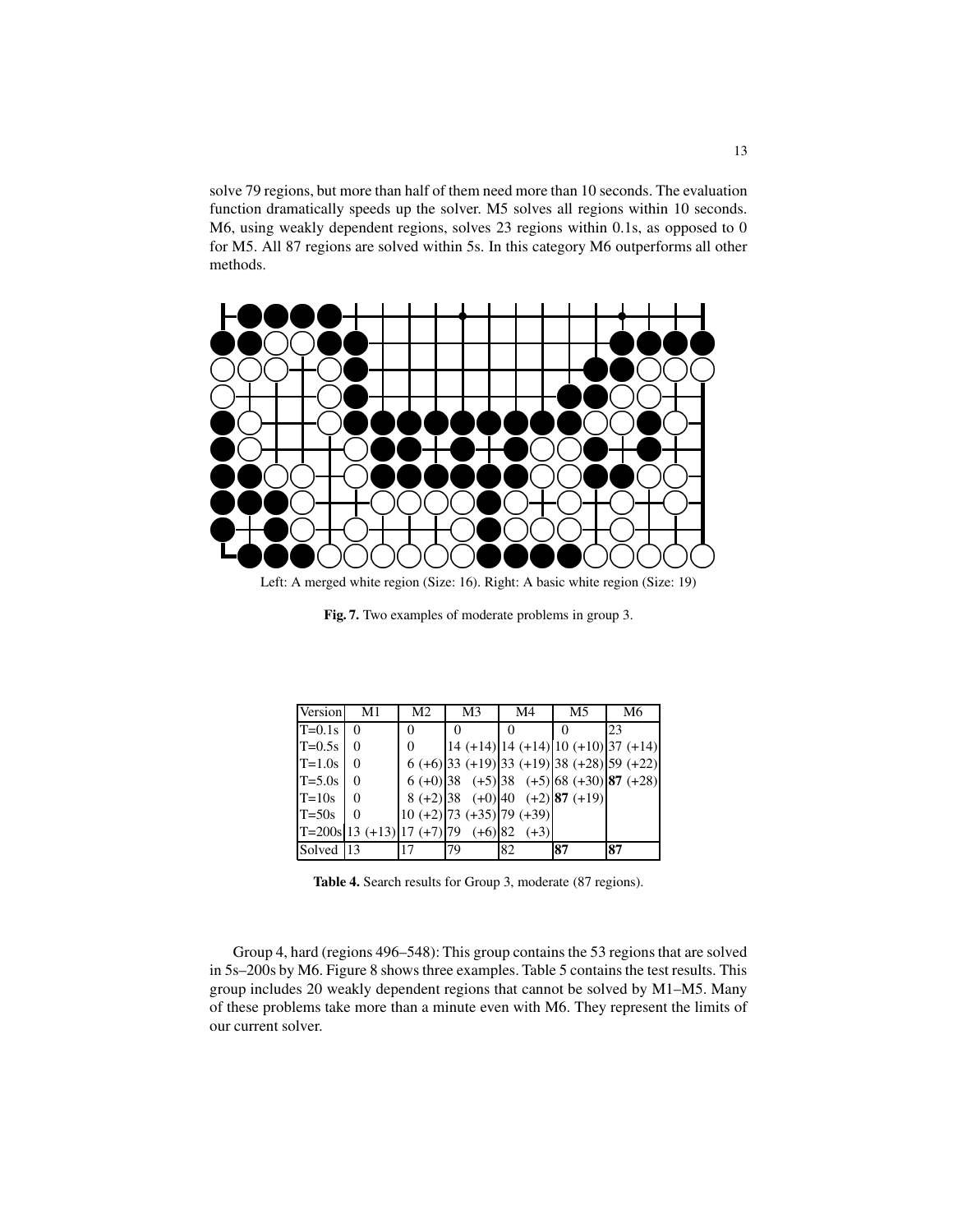| Version                    | -M1 | M <sub>2</sub> | M <sub>3</sub> | M4            | M <sub>5</sub> | M6                                            |
|----------------------------|-----|----------------|----------------|---------------|----------------|-----------------------------------------------|
| $T=0.1s$ 0                 |     | $\Omega$       | 0              | $\mathcal{L}$ |                |                                               |
| $T = 0.5s$ 0               |     | Ю              |                | 0             |                |                                               |
| $T = 1.0s$ 0               |     | $\theta$       |                | 0             |                |                                               |
| $T = 5.0s$ 0               |     | $\theta$       |                | 0             |                |                                               |
| $T=10s$                    | 10  | $\theta$       |                | 0             |                | $11 (+11) 11 (+11)$                           |
| $T = 100s$ 0               |     | Ю              |                |               |                | $15 (+15)   17 (+17)   21 (+10)   28 (+17)  $ |
| $ T=200s 5 (+5) 5 (+5) 17$ |     |                |                |               |                | $(+2)$  20 $(+3)$  33 $(+12)$  53 $(+25)$     |
| Solved 5                   |     |                | 17             | 20            | 33             | 53                                            |

| <b>Table 5.</b> Search results for Group 4, hard (53 regions). |  |  |
|----------------------------------------------------------------|--|--|
|----------------------------------------------------------------|--|--|



(c) Three weakly dependent white regions (Size: 13, 14 and 2)

**Fig. 8.** Three examples of hard problems in group 4.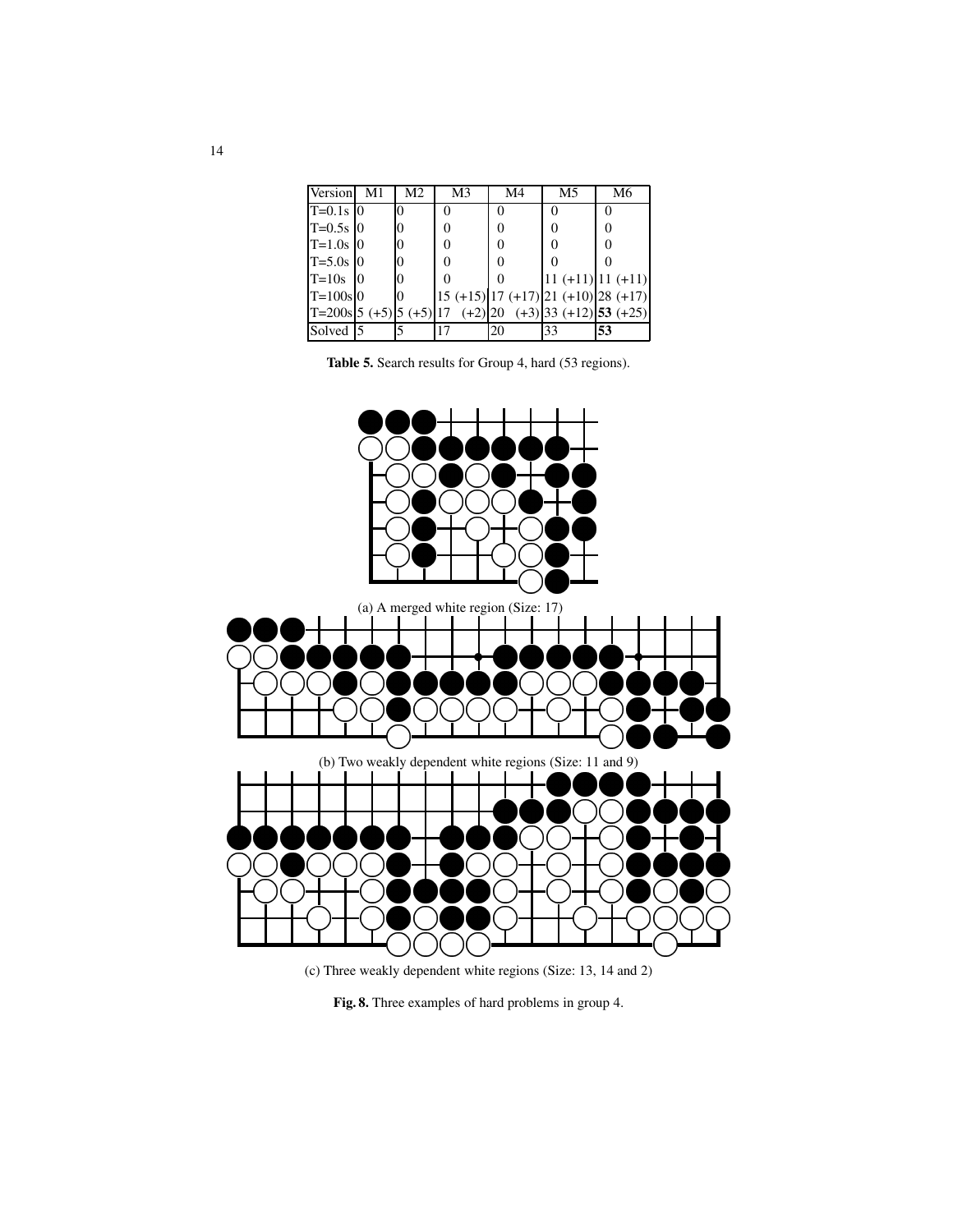# **6 Conclusions and Future Work**



**Fig. 9.** An example of unsolved region (Size: 18).

The results of our work on proving territories safe are very encouraging. Using a combination of both new region-processing methods and search enhancements, our current safety solver is significantly faster and more powerful than the previous solver described in [3]. However, most large areas with more than 18 empty points still remain unsolvable due to the size of the search space. Figure 9 shows an example. Although this region has only 18 empty points, our current solver could not solve it within 200 seconds and a 14 ply search. In order to handle larger areas, our solver can be improved in the following areas:

- **Move generation** More Go knowledge could be used for safe forward pruning. Instead of generating all legal moves, in many cases the program could analyze the attacker's motivations and generate refutation moves. Move ordering and pruning for the attacker should also be investigated.
- **Evaluation function** Our current exact evaluation function is all-or-nothing, and tries to decide the safety of the whole input area. If the area becomes partially safe during the search, this information is ignored. However, it would be very useful in order to simplify the further search. Also, more research on fine-tuning the evaluation function is needed.
- **Region processing** We can reduce the search space by treating a large region as several weakly dependent small sub-regions. Most subregions will be affected only by moves in the sub-region and possibly moves close to the boundary in other sub-regions. In addition, many strongly related regions could be treated as weakly related regions in practice. Figure 10, a slightly simplified example from position 16 of test set 1, shows such multiple related regions. There are total 8 white regions A, B, C, D, E, F, G and H. Our current method produces a large merged region (A+B+C+D+E+F+G+H) with the size of 25 because they are strongly related. However, if the partition were  $(A+C)-(B+D+E+F+G+H)$ , then each merged region would be small and could be solved. In practice, such problems occur very often. Examples can be found in 7 out of the 31 test positions in test set 1. Better